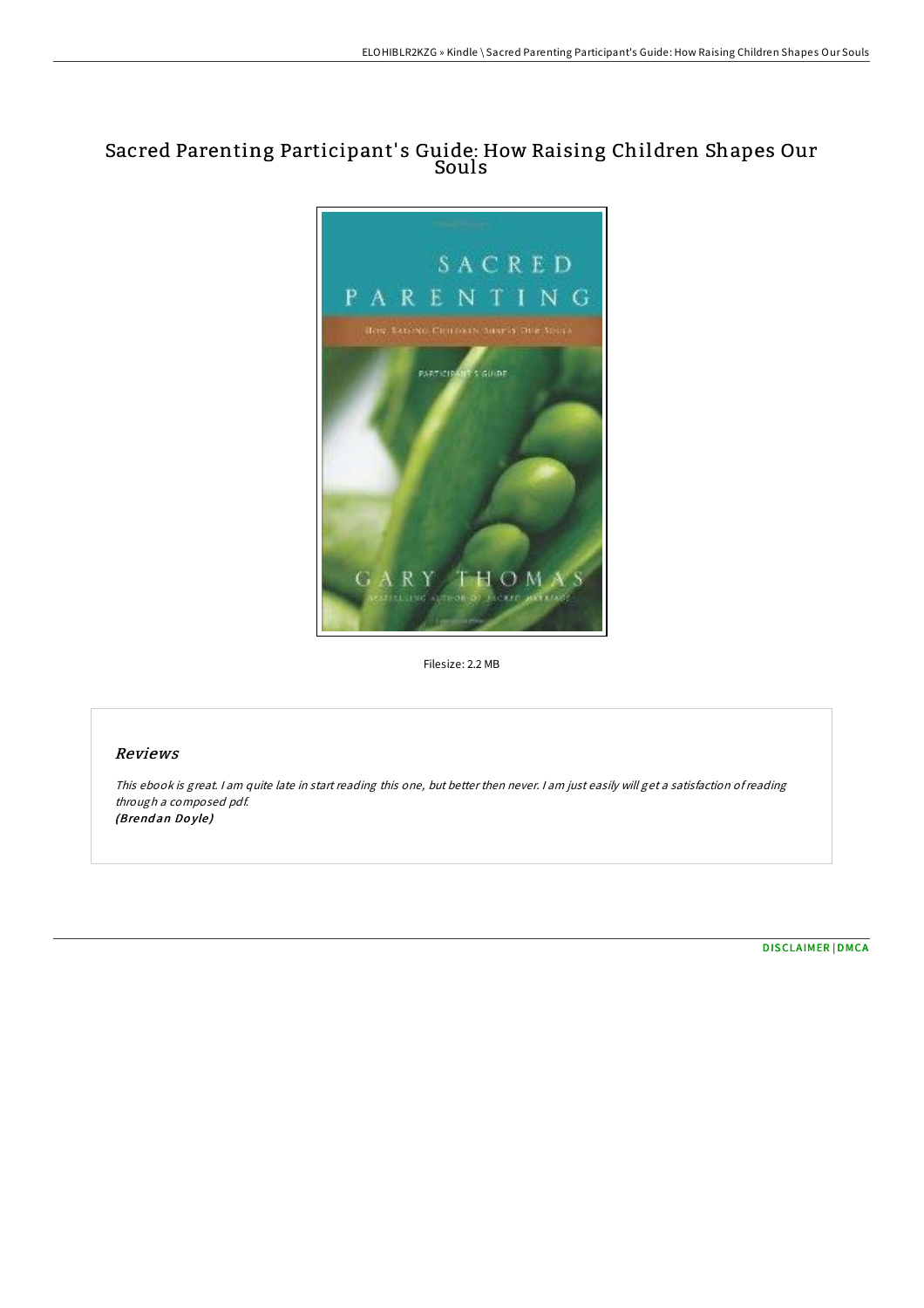#### SACRED PARENTING PARTICIPANT'S GUIDE: HOW RAISING CHILDREN SHAPES OUR SOULS



To get Sacred Parenting Participant's Guide: How Raising Children Shapes Our Souls PDF, please click the button listed below and download the ebook or have access to additional information that are highly relevant to SACRED PARENTING PARTICIPANT'S GUIDE: HOW RAISING CHILDREN SHAPES OUR SOULS book.

Zondervan. Book Condition: New. 0310329469 BRAND NEW!! MULTIPLE COPIES AVAILABLE. NEW CONDITION!! 100% MONEY BACK GUARANTEE!! BUY WITH CONFIDENCE! WE SHIP DAILY!!EXPEDITED SHIPPING AVAILABLE. Parenting a child is an in-depth course on spiritual formation, expressly designed by God to shape your soul in ways you cannot imagine. What if one of God's primary intentions for you as a parent isn't about successfully raising perfect children, but about you becoming more holy? Sacred Parenting helps you look at parenting from a different perspective. In this six-session participant's guide, designed for use with the Sacred Parenting video, Gold Medallion Award-winning author Gary Thomas will offer a road map to new and sacred territory defined by the children God has given you to teach you his lesson in love. Sacred Parenting will help you and your group learn how God can transform dirty diapers, a toddler's tantrums, and a teenager's silence in order to transform you into a person who reflects the image of Christ. Sessions include: 1. The Soul-Transforming Journey of Parenting 2. God-Centered Parenting 3. The Hardest Hurt of All 4. Embracing Our Insignificance 5. Walking on the Wild Side of Parenting 6. The Gold Behind the Guilt '.

 $\begin{tabular}{|c|c|} \hline \multicolumn{3}{|c|}{\textbf{1}} & \multicolumn{3}{|c|}{\textbf{2}} \\ \hline \multicolumn{3}{|c|}{\textbf{3}} & \multicolumn{3}{|c|}{\textbf{4}} \\ \hline \multicolumn{3}{|c|}{\textbf{5}} & \multicolumn{3}{|c|}{\textbf{6}} \\ \hline \multicolumn{3}{|c|}{\textbf{6}} & \multicolumn{3}{|c|}{\textbf{7}} \\ \hline \multicolumn{3}{|c|}{\textbf{6}} & \multicolumn{3}{|c|}{\textbf{7}} \\ \hline \multicolumn{3}{|c|$ Read Sacred Parenting [Participant's](http://almighty24.tech/sacred-parenting-participant-x27-s-guide-how-rai.html) Guide: How Raising Children Shapes Our Souls Online  $\blacktriangleright$ Download PDF Sacred Parenting [Participant's](http://almighty24.tech/sacred-parenting-participant-x27-s-guide-how-rai.html) Guide: How Raising Children Shapes Our Souls